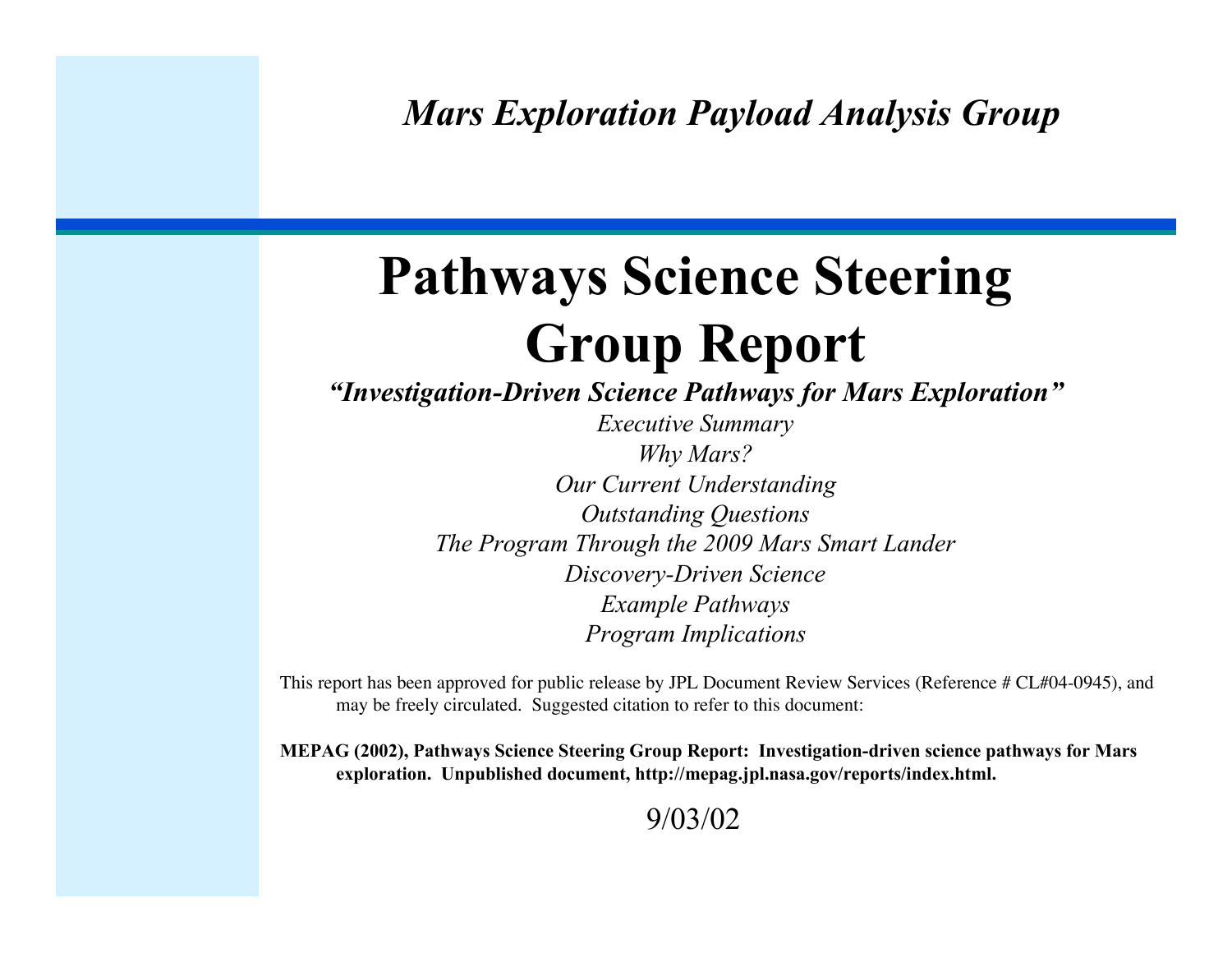- Follow discovery-driven approach in which we:
	- Seek to understand the global tectonic, volcanic, hydrologic, and climatic evolution of the planet as the intellectual framework for evaluation of planetary habitability. This includes delineation of the biological potential, including the identification and quantification of geochemical cycles of biological relevance, processes by and extent to which prebiotic compounds were generated, and if and how life developed and evolved.
	- Explore the planet globally, including magnetosphere, atmosphere, surface, and interior, testing key hypotheses and addressing critical questions.
	- Locate and characterize sites, both surface and subsurface, where key evidence for the evolution of the planet and its habitability might be found.
	- Explore in detail sites with high habitat potential, characterize the deposits (e.g., hydrothermal alteration zones or aqueous deposits) using mineralogical, geochemical, and geophysical techniques, search for and characterize biosignatures, and conduct appropriate life detection experiments.
	- Return samples from high priority sites for detailed laboratory analyses focused on the evolution of the planet, its habitability, and the search for fossil and extant life.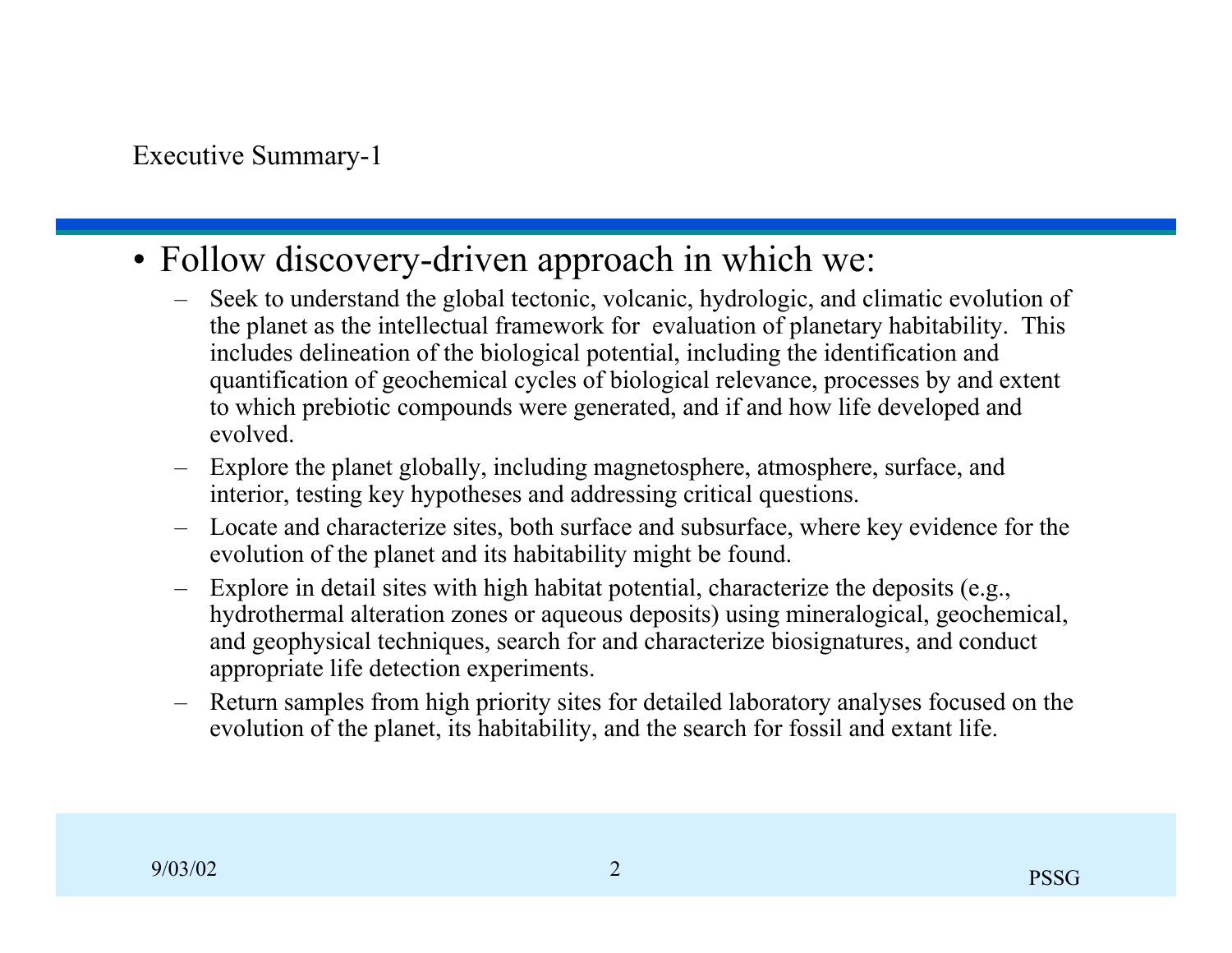### Executive Summary-2

- Discovery-driven pathways using this top-down approach should focus on continuing global orbital and landed observations to understand the planet and its evolution, together with investigations focused on ancient lacustrine or marine deposits, polar ices, subsurface ice, sediments, hydrothermal deposits, and characterization of the global groundwater system.
- Be discovery-driven, but recognize that long lead times for technology development and high costs of missions require careful and long-term planning.
	- *A judicious mix of orbital and surface-based measurements, combined with analyses of returned samples, will be needed to meet science objectives.*
	- *Perform innovative and novel observations at each orbital and landed opportunity, measurements that are likely to revolutionize our understanding of the evolution of the planet and its habitability.*
- Recognize that many important science objectives can and/or must be met using *in-situ* observations, including those that focus on:
	- *Ground truth for orbital measurements.*
	- *Initial site characterization to determine mineralogy, elemental abundances, isotopic composition, redox potential, detection of biosignatures, and life detection.*
	- *Characterization of the interior (e.g., heat flow, seismicity, water and ice distribution), the dynamics of the environment (e.g., atmosphere-surface dynamics), and/or analyses of labile samples (e.g., with oxidants).*
- Recognize that it will be impossible to duplicate, with *in-situ* observations, many of the sophisticated and evolving analytical measurements that can and should be done in laboratory settings.
	- *Samples must be returned to Earth for laboratory analyses AT THE EARLIEST POSSIBLE DATE to achieve a full understanding of the evolution of Mars, its habitability, and whether or not life started and evolved.*
	- *Analyses of returned samples will facilitate discovery-driven science in that results will strongly influence future science investigations to be conducted on mars.*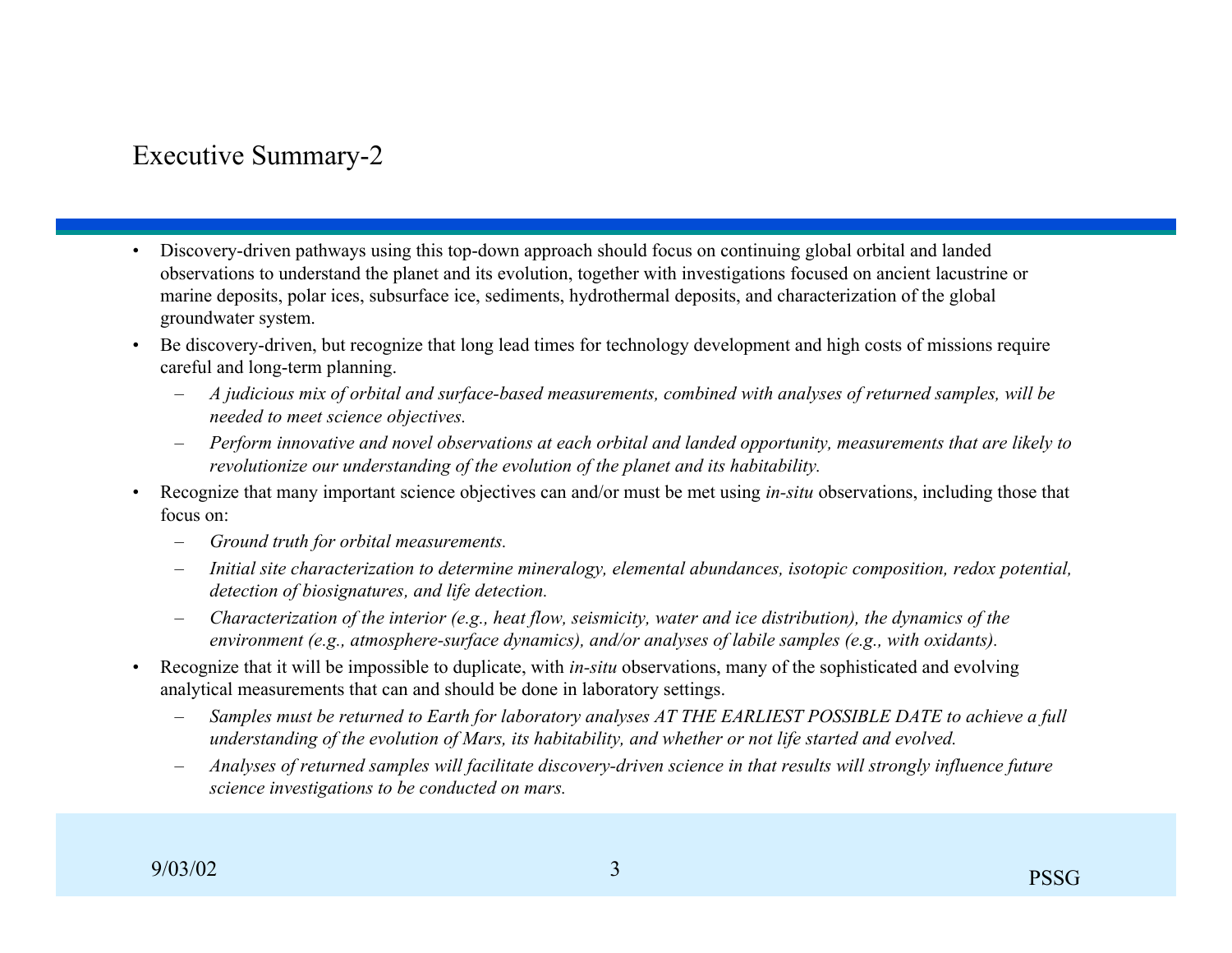# Why Explore Mars?

- Analysis of Viking, Pathfinder, Mars Global Surveyor, Odyssey, and Mars meteorite data demonstrates that the geologic record of Mars is complex, extends over a long period of time, and contains a rich record of the interplay among tectonic, volcanic, hydrological, and climatic processes.
- It is likely that at various times and places conditions existed that would have been conducive to generation of prebiotic compounds and perhaps life. If life developed and evolved under clement conditions, it may still exist today in local, protected niches.
- Mars may preserve evidence for prebiotic and/or early biotic processes comparable to what transpired on early Earth, evidence that was long ago destroyed on our own planet.
- Thus, exploring Mars will tell us how a neighboring, Earth-like planet evolved, whether or not conditions for generation of prebiotic and biotic systems existed, and the evidence preserved. These issues are at the core of planetary habitability.
- Environments and associated deposits with high potential for development and preservation of prebiotic compounds and biosignatures include:
	- *Ancient lakes and associated sedimentary deposits*
	- *Modern and ancient ground water systems and associated mineralization zones*
	- *Modern and ancient hydrothermal systems and associated mineralization zones*
	- *Polar ice and associated sedimentary deposits*
- A global understanding of the spatial and temporal patterns and mechanisms of interplay among tectonic, volcanic, hydrological, and climatic processes is necessary to understand the context for and locations of targets with high potential for: (a) habitat development and preservation of evidence of prebiotic compounds and biosignatures and (b) the presence of extant life.
- Note: For reference, biosignatures are defined to be morphologic, mineralogical, chemical, or isotopic measurements indicative of fossil or extant life. Life detection is defined to be measurements/experiments focused on detection of extant or fossil life.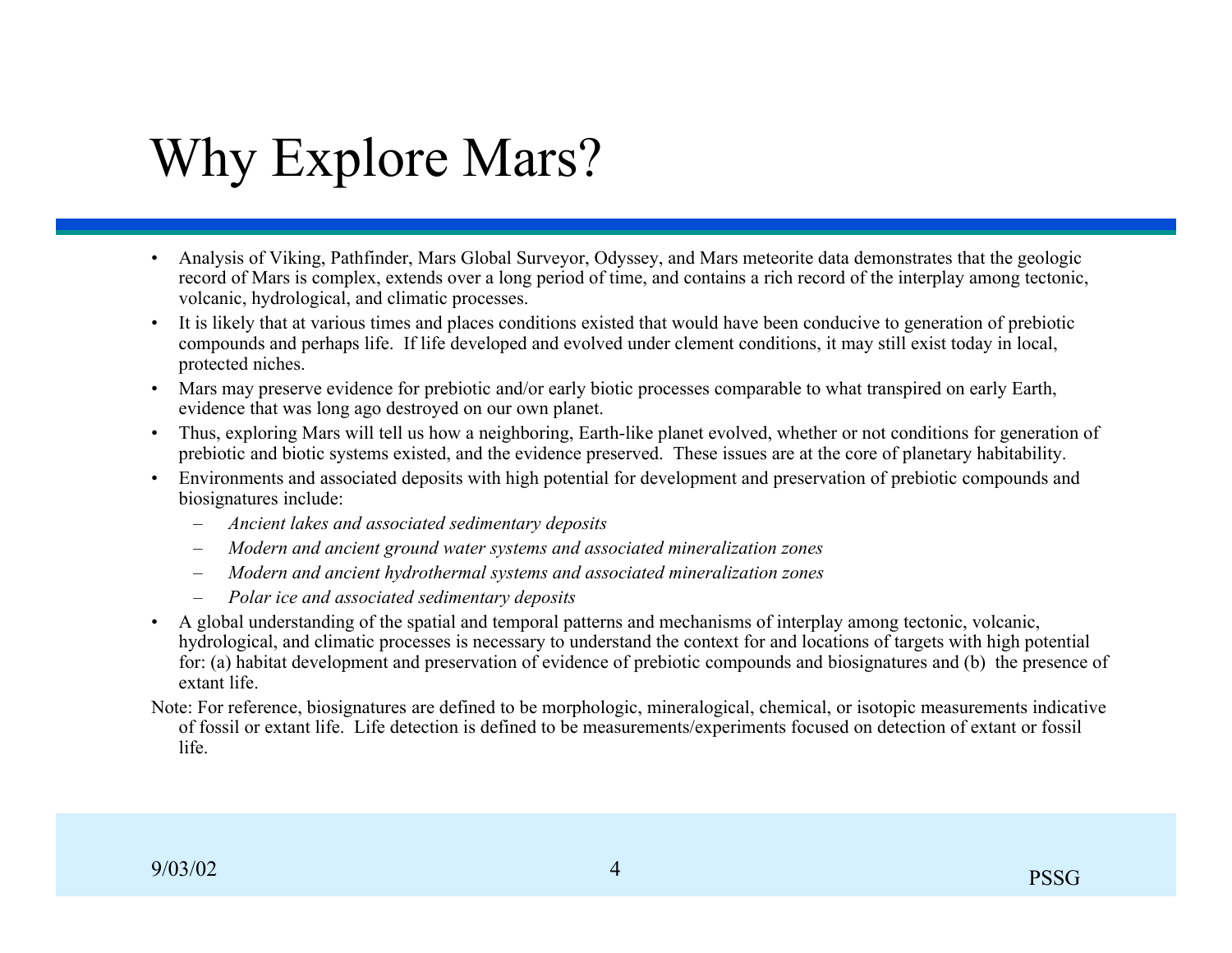# What We Think We Know About Mars

- Geologic History From Old to Young
	- Formation of crust that recorded early period of heavy impact bombardment.
	- Mega-impact or global tectonic event formed crustal dichotomy.
	- Early global magnetic field generated and then stopped.
	- Tharsis volcano-tectonic complex emplaced with resulting global deformation.
	- Valley networks formed by running water, perhaps with lakes and seas.
	- Thicker atmosphere removed by impact erosion, solar wind stripping, or formation of carbonate rocks.
	- Crust became frozen in most places up to to a kilometer or more in depth.
	- Break-out channels formed that are indicative of massive release of local to regional-scale ground water reservoirs.
	- Deposition and removal of layered deposits continued throughout geologic time, modulated by volcanic and climatic processes.
	- Episodic release of ground water continued to present.
	- Quasi-periodic oscillations in orbital obliquity, eccentricity, combined with spin axis precession, caused continuing shifts in climatic conditions, with detailed record left in polar layered deposits of sediment and ices.
	- Throughout geologic time organic material has been added to the surface via meteoritic infall.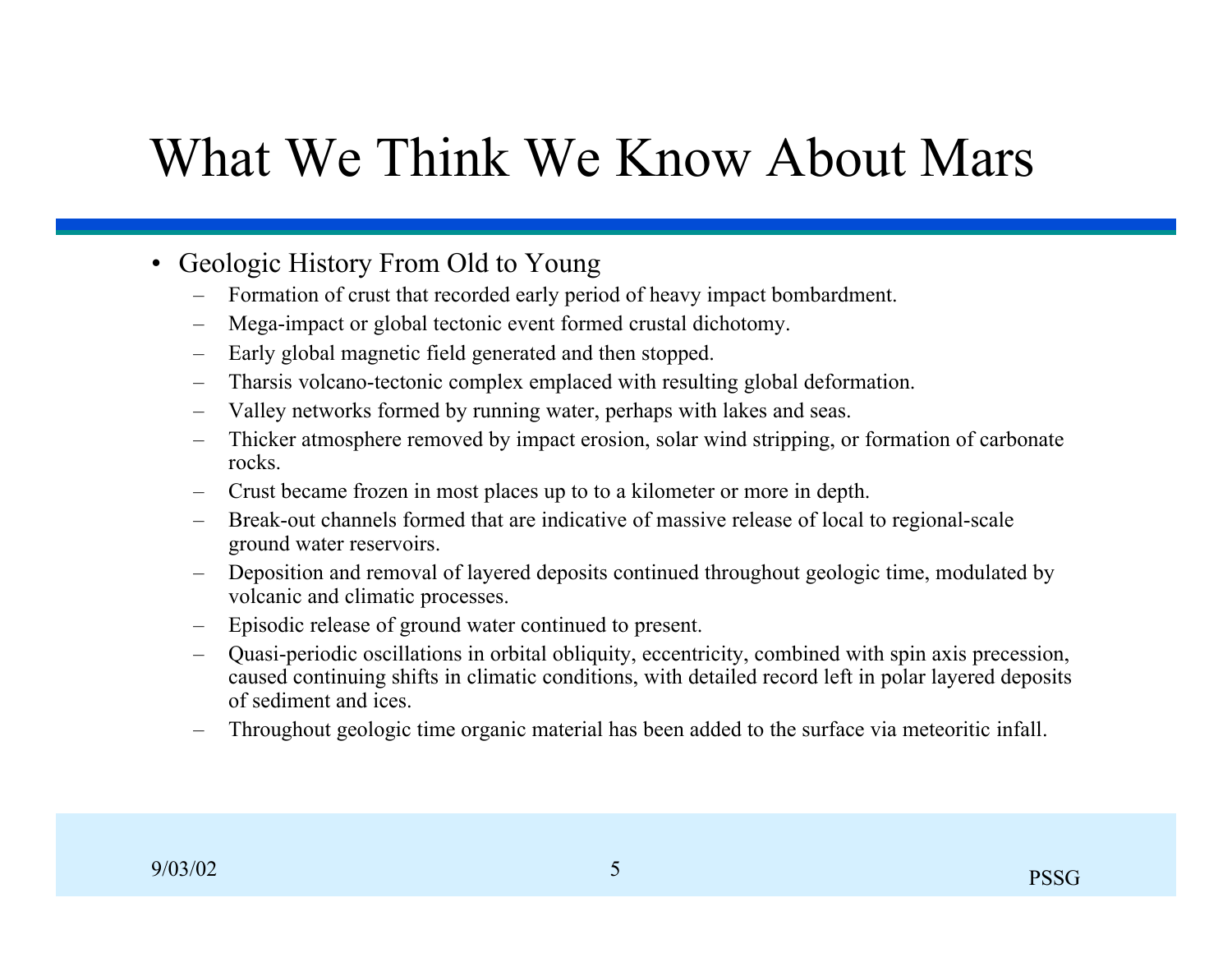## Outstanding Questions About Mars

- Questions posed are directly related to understanding the global tectonic, volcanic, hydrologic, and climatic evolution of Mars as an intellectual framework for evaluation of planetary habitability. This framework includes understanding the nature and history of geochemical cycles of biological relevance, and development of prebiotic compounds and life, all within an understanding of the global evolution of the planet.
	- What is the origin of the crust and the source of biogeochemically important species, i.e., compounds containing carbon, hydrogen, nitrogen, oxygen, phosphorus, and sulfur, known as "CHNOPS" and related species such as Fe and Mn?
	- What role has the addition of organic materials via meteoritic infall had on the development of life?
	- What is the nature and history of the global magnetic field and implications for surface habitability?
	- What is the thermal history of Mars (including Tharsis)?
	- What has been the nature of the interplay and timing among tectonic, volcanic, hydrological, and climatic processes and how have these processes shaped the composition and structure of the crust and surface and availability of CHNOPS-bearing compounds?
	- What has been the stability of water at the surface over the history of Mars?
	- How and when did the climate evolve? Was there a secular decline in atmospheric mass? Were there significant episodic processes? What were the mechanisms for atmospheric removal? What was the role of volatile release by volcanism in modulating the climate, particularly Tharsis-related degassing?
	- What have been the reservoirs for water/ice in space and time? How has water been exchanged among various reservoirs and how have the reservoirs and fluxes changed through time? Did Mars support a full hydrologic system with rainfall, runoff, and surface water bodies such as lakes and seas? How extensive were hydrothermal systems and where were they?
	- What cycles governed the distribution and bio-availability of CHNOPS-compounds and related species? Where are the reservoirs of these materials?
	- What combination of tectonic, volcanic, hydrologic, and climatic conditions existed or exist for generation and preservation of prebiotic compounds? Were these compounds generated and preserved?
	- Did life develop and evolve on Mars and in what habitats? Is the evidence preserved and can it be understood within a context of global interactions of tectonic, volcanic, hydrologic, and climatic processes and cycles?
	- If life developed during earlier, more clement conditions, and became widespread, could it still exist today in the subsurface, or in localized near-surface niches?
	- How have quasi-periodic changes in orbital parameters modulated climate and habitability and what is the evidence?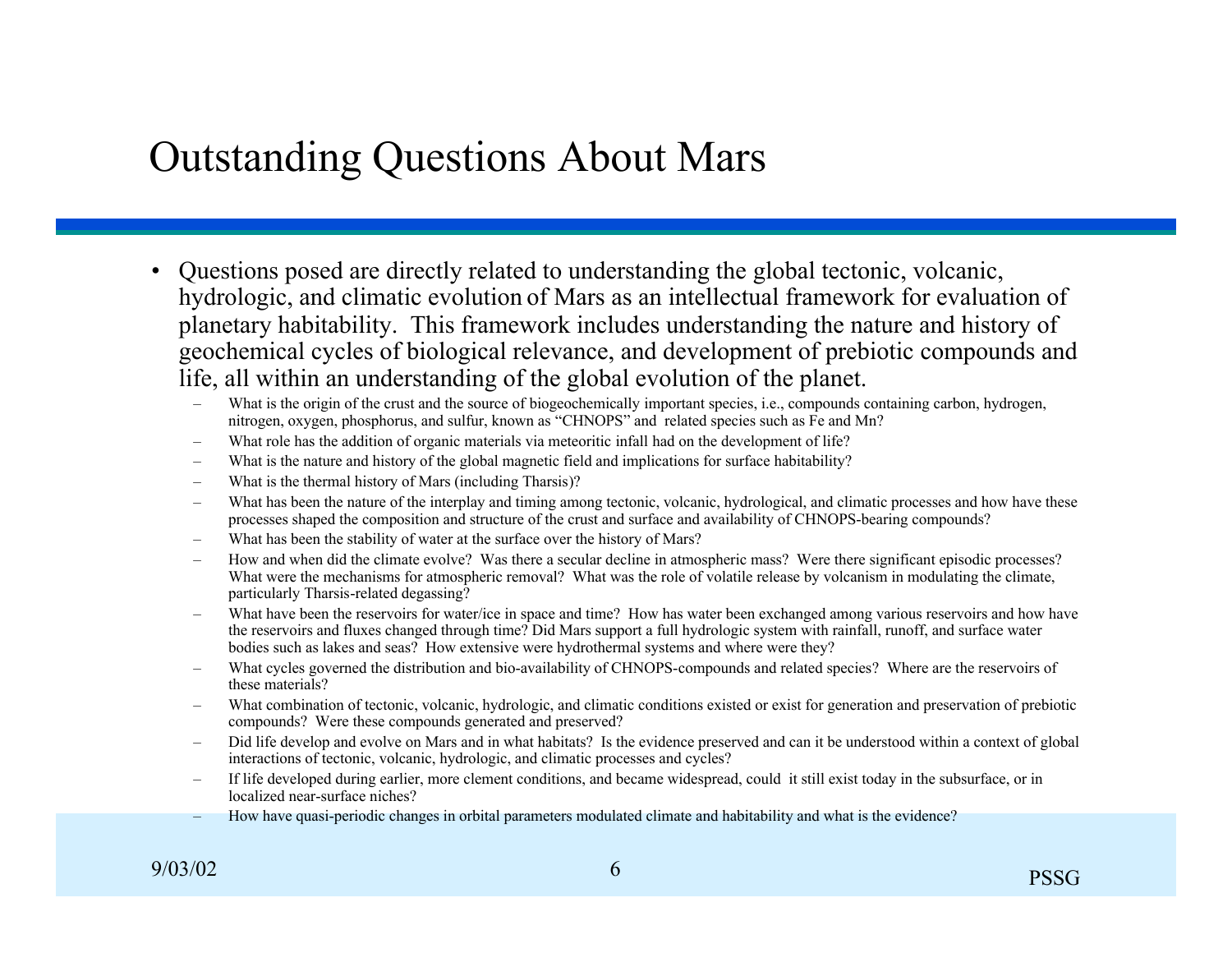### Mars Exploration Program Through 2007 Timeframe

- MGS and Odyssey will provide global maps of morphology, topography, gravity, magnetic field, mineralogy, composition, and near-surface water/ice content. Odyssey will map seasonal variations in near-surface carbon dioxide ice.
- 2003 Mars Exploration Rovers will explore two sites of high potential for determining past water-surface-subsurface interactions, ideally landing on what have been hypothesized to be hydrothermal (e.g., hematite and substrate exposures in Terra Meridiani) and lacustrine (e.g., layered units in Gusev Crater) deposits.
- 2003 Beagle 2 Lander will explore shallow subsurface in Isidis Planitia and provide elemental, mineralogical, and isotopic data for soils.
- 2003 Mars Express Orbiter and 2005 Mars Reconnaissance Orbiter (MRO) will provide:
	- *Detailed mineralogical and morphologic data for landforms and deposits that are key to understanding the nature and history of postulated fluvial, lacustrine, marine, and hydrothermal systems and associated habitat and preservation potentials.*
	- *Depth to water table, if a well-defined water table exists, and to confined aquifers.*
	- *Distribution of subsurface ice.*
	- *Data to understand the current water-carbon dioxide-dust cycles and dynamics.*
- 2007 CNES Netlander will focus on network science to determine atmospheric dynamics and seismicity of interior. CNES Orbiter will map atmospheric dynamics, focusing on water-carbon-dioxide-dust cycles and dynamics.
- 2007 Scout will consist of high priority, focused science investigation(s).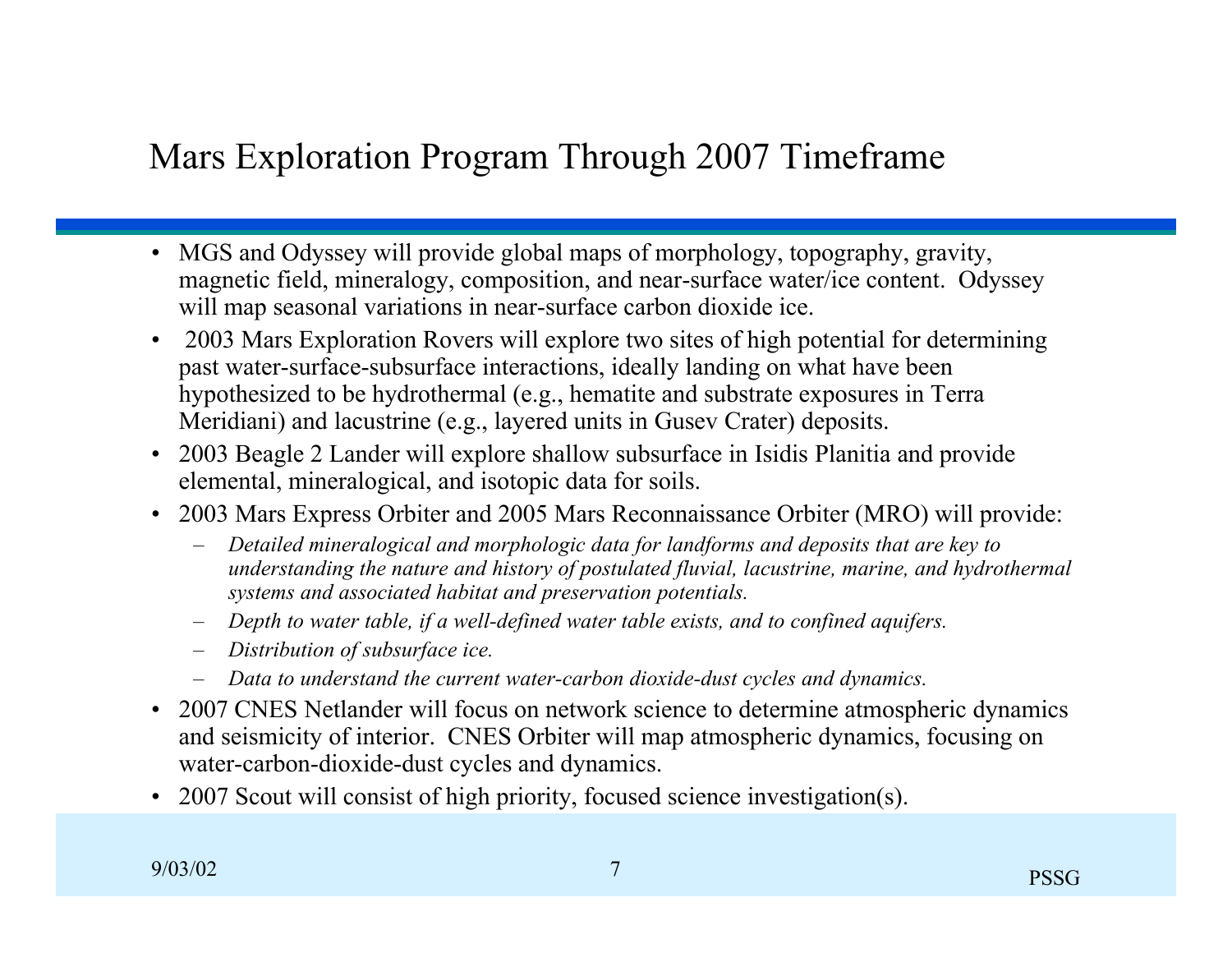### 2009 Mars Smart Lander: An Evolving Mission Concept

- Will feature precision landing of vehicle and payload on target with high habitat and preservation potential, e.g., layered sedimentary deposits indicative of lacustrine or marine systems in which rapid accumulation and lithification preserved information about conditions that existed during formation of the deposits.
- Will focus on testing hypotheses related to the origin and evolution of the site and its deposits, including geologic setting, mineralogy, composition, redox potential and presence of biosignatures, including organic compounds, isotopic signatures, and textural indicators (e.g., from high resolution microscopy) for surface and perhaps shallow core samples.
- May feature nuclear-powered "Explorer Rover" capable of global access to the surface, with a mission lifetime of approximately 1000 sols.
- Judicious feed-forward to Mars Sample Return, including precision landing of large payload and site/soil/rock characterizations.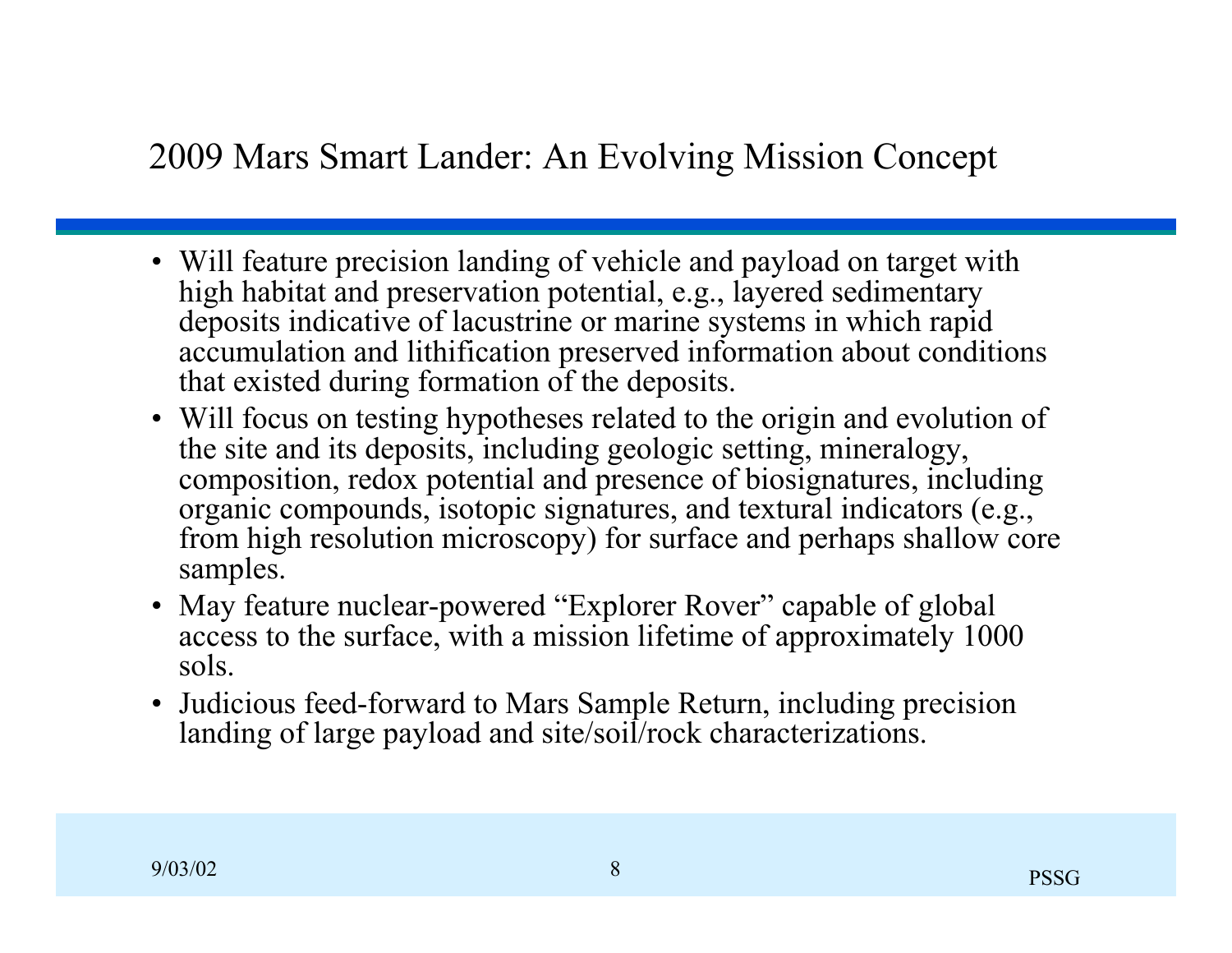## Building Blocks for Understanding Planetary Habitability

- Follow a discovery-driven approach that focuses on understanding planetary habitability (i.e., biological potential) in the context of the global tectonic, volcanic, hydrologic, and climatic evolution of the planet, including the nature and history of geochemical cycles of biological relevance, detection of biosignatures and the search for extant life.
	- Explore the planet globally, including magnetosphere, atmosphere, surface, and interior, and test critical hypotheses and address major questions related to the evolution of the planet and its biological potential.
	- Locate sites with high habitability potential that are likely to preserve evidence for biosignatures and life.
	- Explore and characterize these sites, including mineralogical, geochemical, and geophysical measurements, evidence for biosignatures, and life.
	- Return samples from one or more of these sites for detailed and evolving analyses focused on the evolution of the planet, its habitability, and the search for biosignatures and life.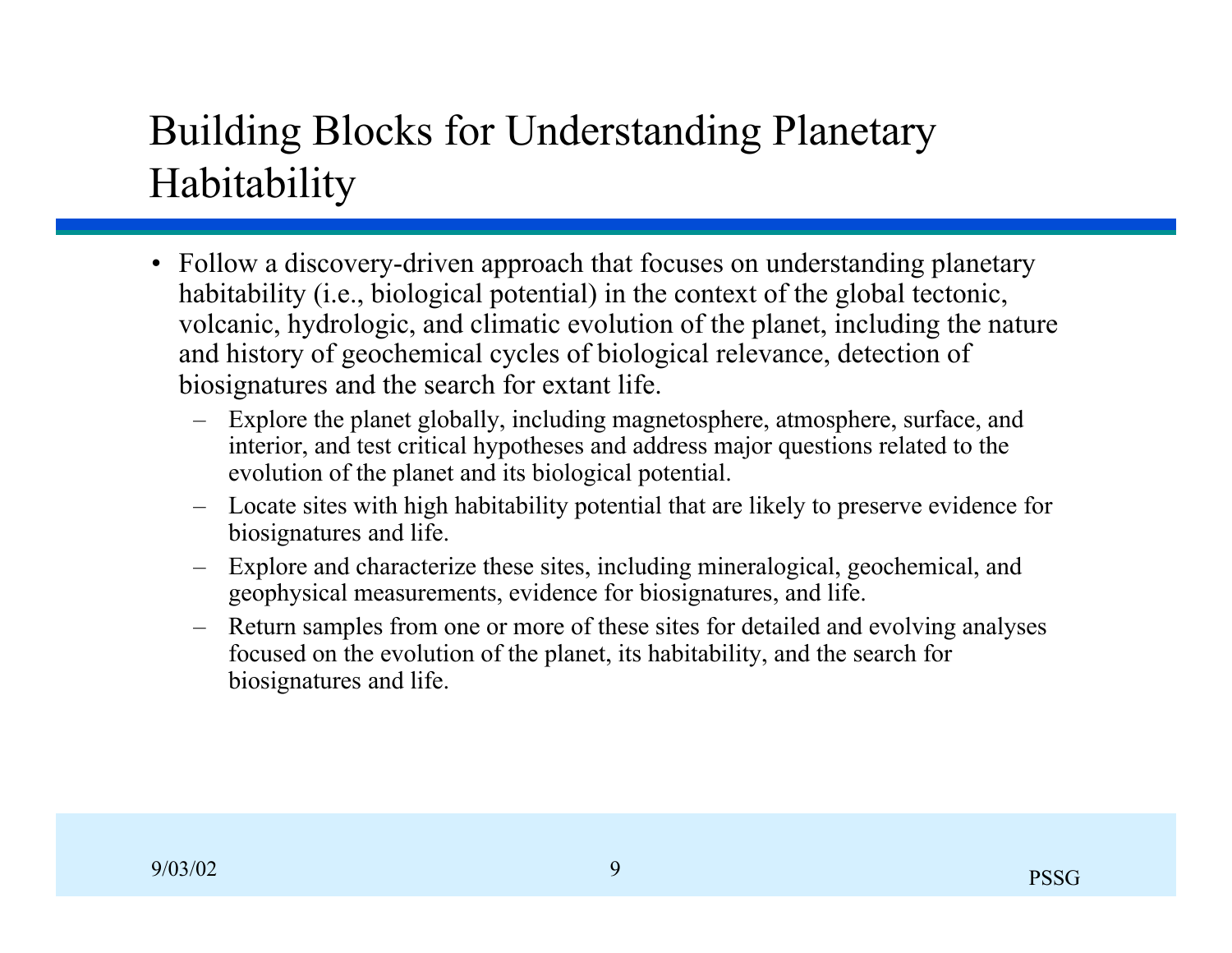## Building Blocks for Discovery-Driven Science-2

- The discovery-driven approach to understanding the evolution of Mars as the intellectual framework for habitability and life:
	- Includes continued orbital and landed investigations and analyses of returned samples as fundamental elements.
	- Recognizes that long lead times for technology development and high costs of missions require careful and long-term planning.
	- Performs innovative and novel observations at each orbital and landed opportunity, measurements that are likely to revolutionize our understanding of the evolution of the planet, its habitability, and evidence for fossil and extant life.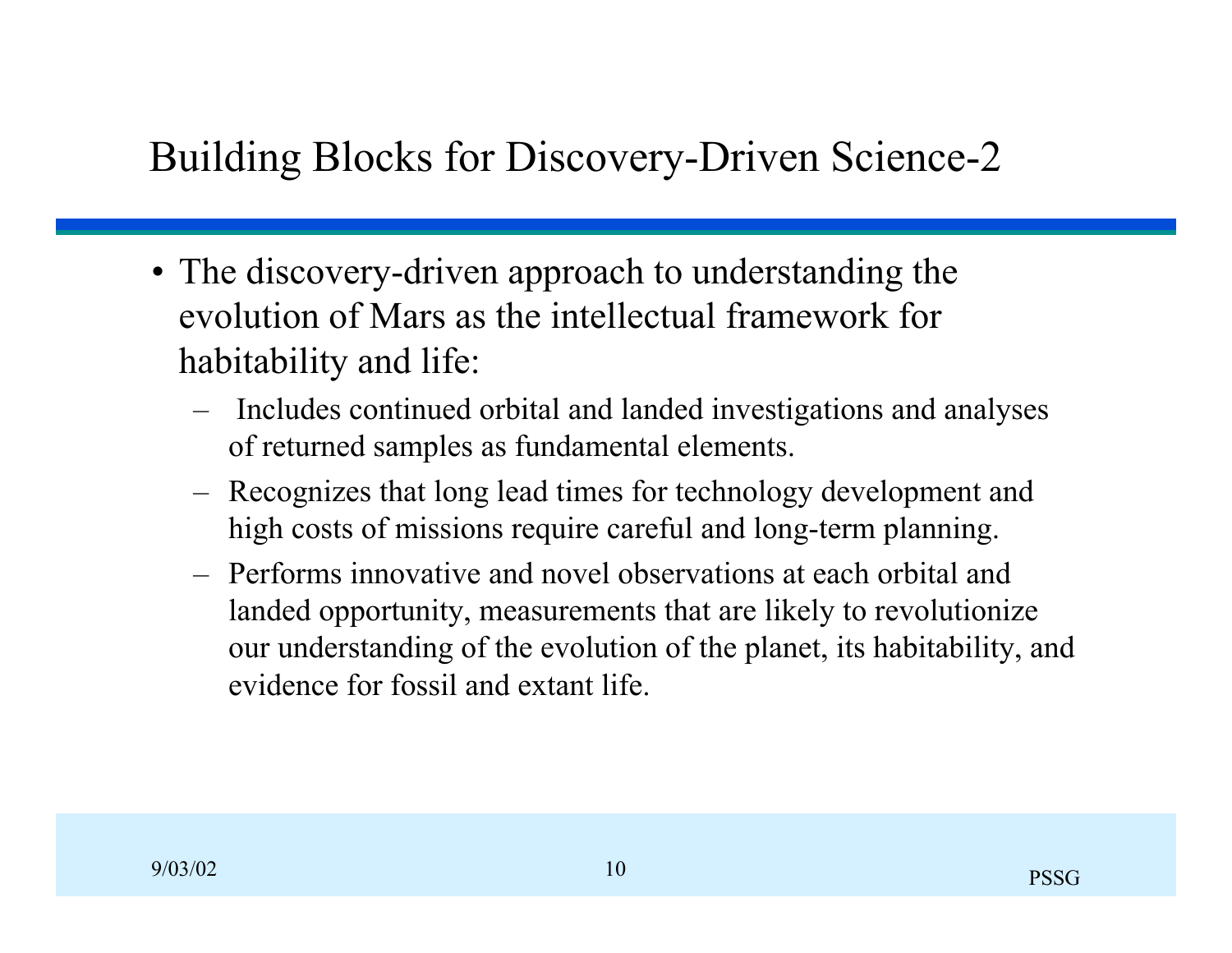## Building Blocks for Discovery-Driven Science-3

- Recognize that many important science objectives can and/or must be met using *in-situ* observations, including those that focus on:
	- *Ground truth for orbital measurements.*
	- *Initial site characterization to determine mineralogy, elemental abundances, isotopic composition, redox potential, detection of biosignatures, and life.*
	- *Characterization of the interior (e.g., heat flow, seismicity, water and ice distribution), the dynamics of the environment (e.g., atmosphere-surface dynamics), and analyses of labile samples (e.g., with oxidants).*
- Recognize that it will be impossible to duplicate, with *in-situ* observations, many of the sophisticated and evolving analytical measurements that can and should be done in laboratory settings.
	- *Samples must be returned to Earth for laboratory analyses AT THE EARLIEST POSSIBLE DATE to achieve a full understanding of the evolution of Mars, its habitability, and whether or not life started and evolved.*
	- *Analyses of returned samples will facilitate discovery-driven science in that results will strongly influence future science investigations to be conducted on Mars.*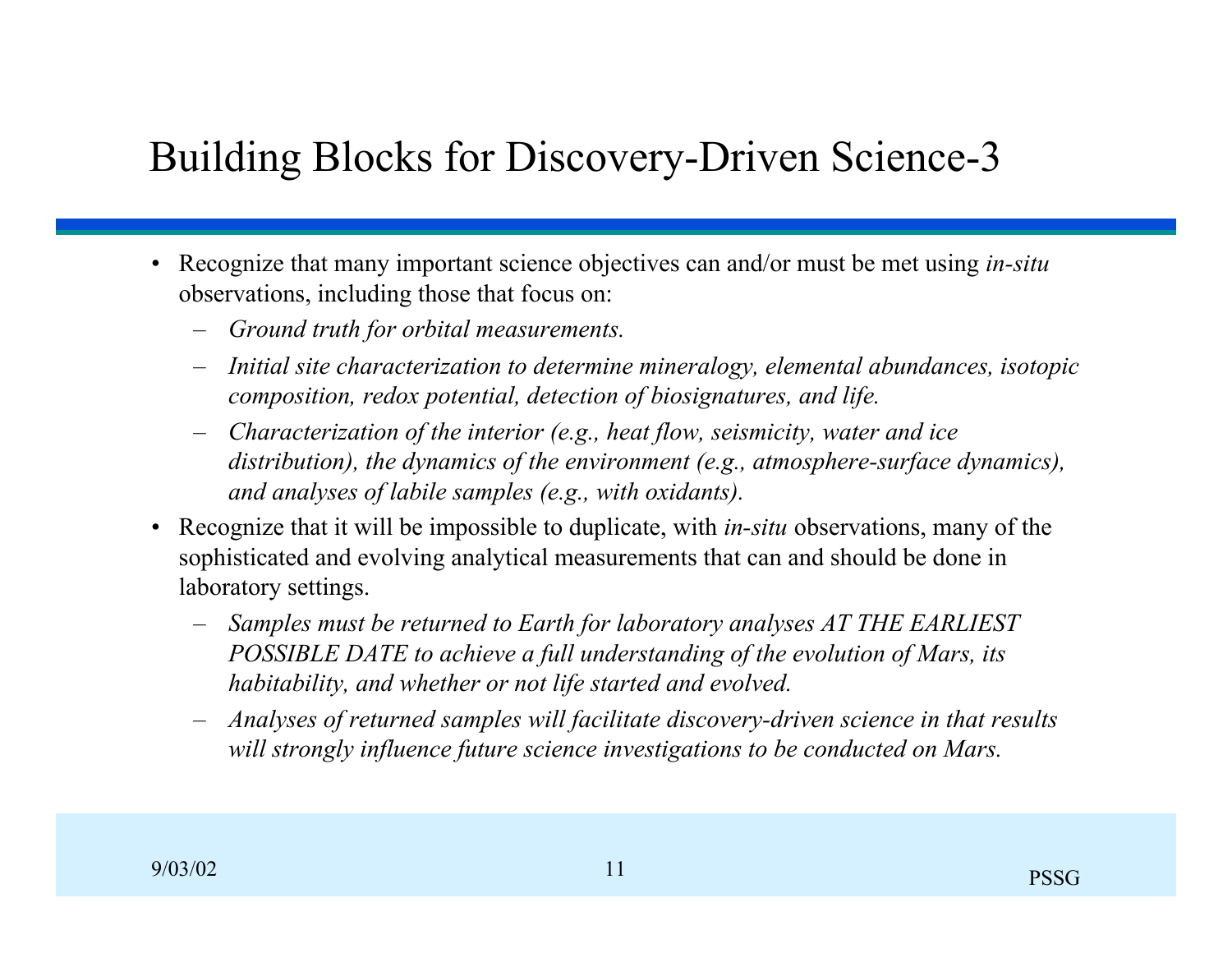# Examples of Discovery-Driven Pathways

- Four *example* pathways are provided that illustrate how discoveries can influence the approach to meeting science objectives.
- Decision to go along a particular path will be driven by the perceived importance and excitement of discoveries as expressed to the Mars Exploration Program by the science community, and by available resources and other programmatic constraints.
- The pathways make assumptions as to what will be discovered using Odyssey, MER, and MRO and other data and thus what 2009 MSL and future investigations might focus on.
	- *For 2009 MSL use results from Odyssey, MER, Mars Express to help select landing site with high potential for generation and preservation of evidence related to habitability and life.*
	- *Sample return and associated laboratory analyses are critical elements for each example.*
- Examples include:
	- *Continued global orbital and landed exploration designed to better understand the global evolution of the planet and implications for habitability and life.*
	- *Exploration and analysis of surface and shallow subsurface polar ices and sediments as a habitability and life focus.*
	- *Exploration and analysis of subsurface ice, water, and mineralization zones as a habitability and life focus.*
	- *Exploration and analysis of ancient lacustrine and/or hydrothermal deposits as a habitability and life focus.*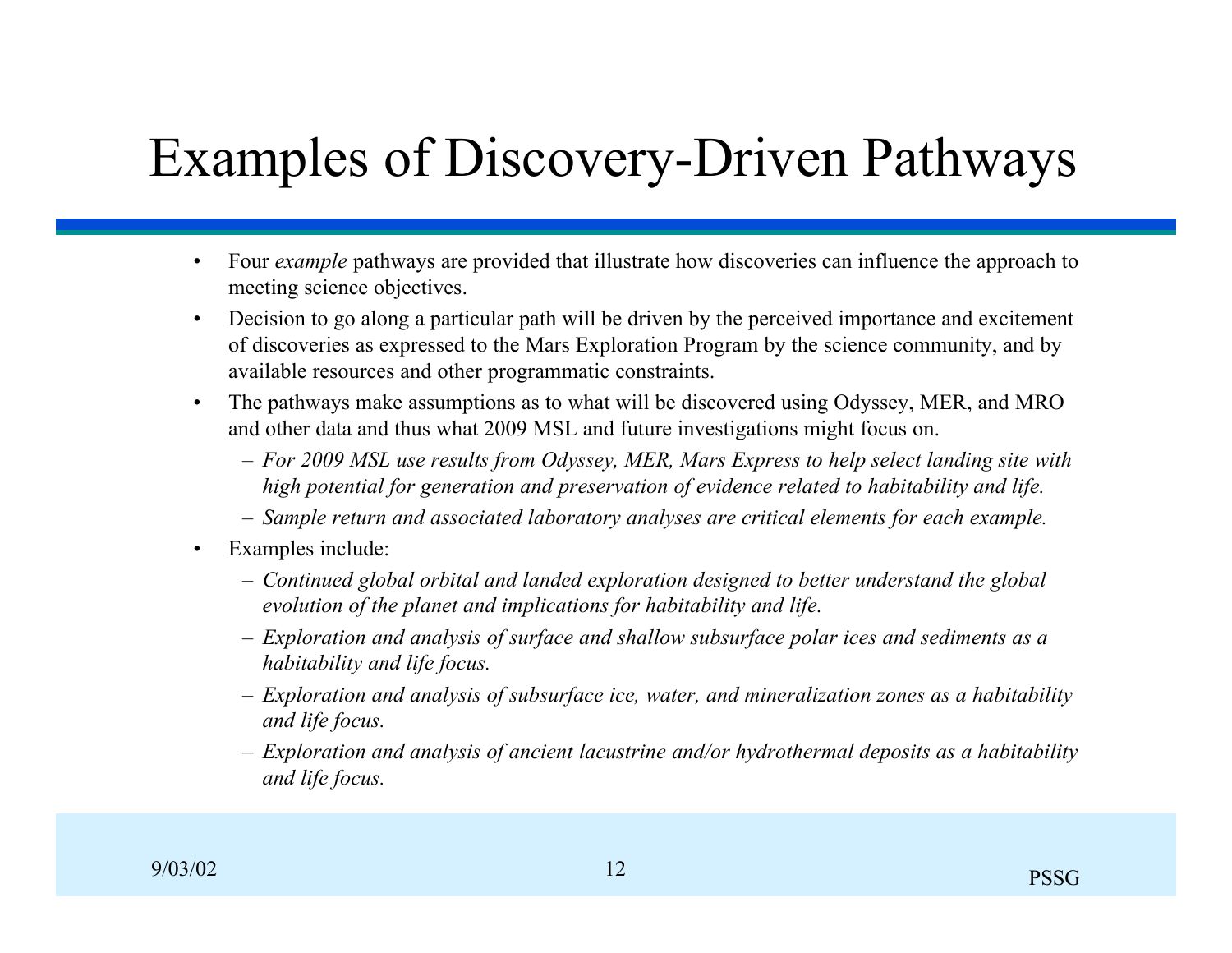### Example Pathway: Understand Habitability Through Space and Time

#### • WHAT WOULD LEAD US TO THIS PATHWAY?

- On-going orbital reconnaissance of Mars by MGS and Odyssey has resulted in the the emergence of exciting, yet contradictory hypotheses related to habitability and life. Some of the key issues include: If early warm, wet conditions were supported by carbon dioxide greenhouse, where are carbonate deposits? If shallow seas existed, where is the evidence for salts and other weathering products? Were the best habitats at the surface during early times when the magnetic field was active (and shielded the planet from radiation) and seas might have existed, or were the best locations always in the subsurface?
- Orbital reconnaissance has also identified a large number of prime targets for future surface exploration that will allow addressing these types of questions – each of which may reveal important aspects of the evolution of the planet and its habitability. These targets are localized, non-contiguous, and widely distributed about the planet.
- We will only sample four sites in current program (two MERs, Beagle 2, 2009 MSL).
- We need to close the "lander gap" and continue orbital observations to understand the global evolution of Mars, its habitability, and implications for the origin and evolution of life.
- HOW TO RESPOND?
	- A program that includes relatively inexpensive, multiple, focused orbital and *in-situ* studies at a large number of sites to reduce the time required to follow up on new discoveries by ongoing and future Mars missions.
	- A series of "Mars Diversity Missions" that "follows the water" (which apparently has been in many places on Mars in many forms), characterizes geochemical cycles of biological relevance and searches for biosignatures and life.
	- Focused *in-situ* studies at a variety of sites would provide an informed context for the planning of an "eventual" sample return mission.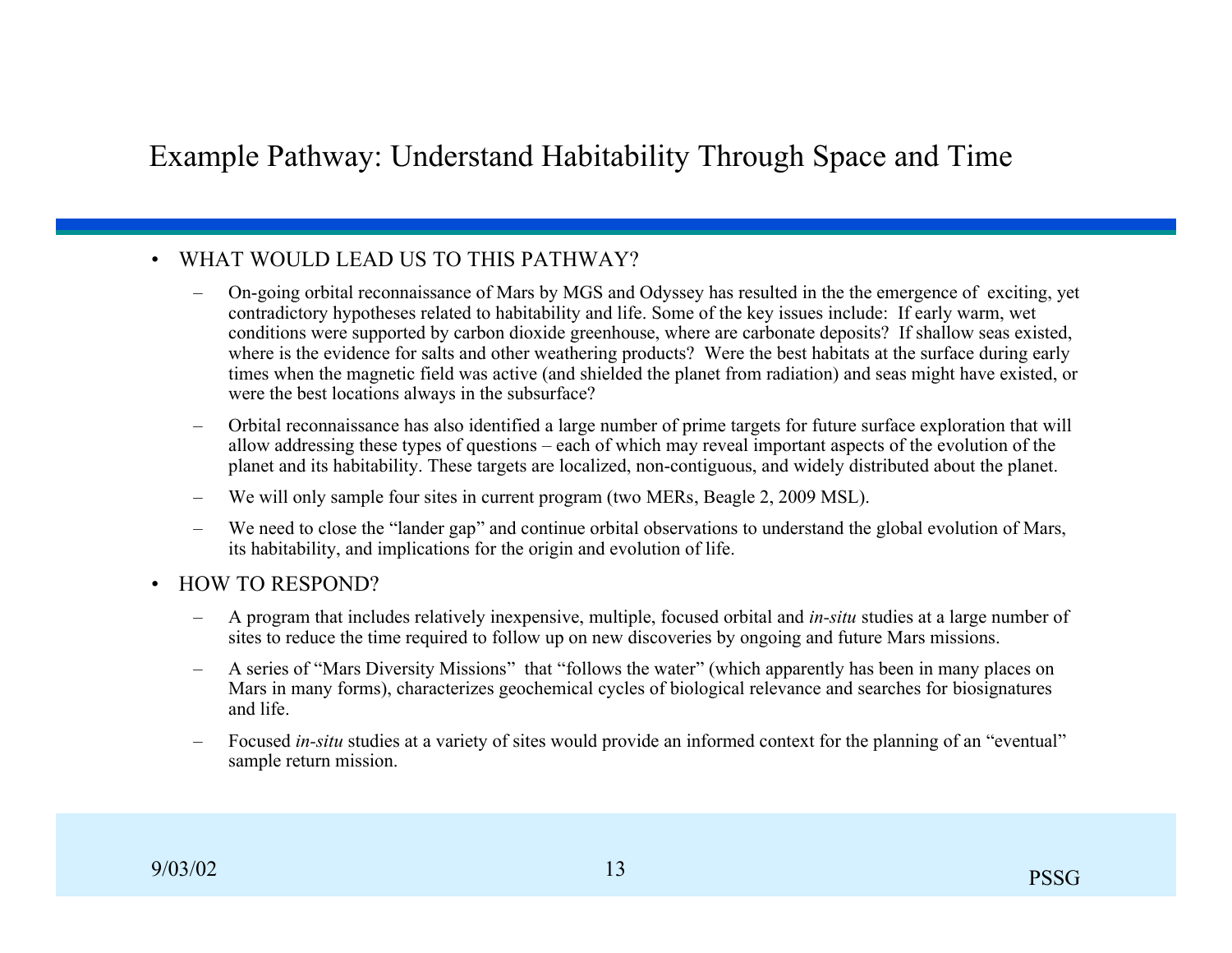#### •WHAT WOULD LEAD US TO THIS PATHWAY?

–Odyssey NS and HEND observations show abundance of near-surface ice at high latitudes. Models developed demonstrate that ice can melt during the polar summer or during high obliquity periods. Thin layers of water are predicted, thus enhancing the habitability potential of the deposits.

–MRO CRISM/HIRISE observations pinpoint locations in which erosion has exposed layered section of water and carbon dioxide ice and sediment.

#### •HOW TO RESPOND?

–Use orbital observations to select polar landing sites that would maximize access to ice and sedimentary stratigraphy.

–Use 2009 MSL rover to explore polar site, test hypotheses related to origin of ice and sedimentary deposits, infer how the deposits fit into global scale tectonic, volcanic, hydrologic, and climatic contexts, and search for biosignatures and life.

–Explore new sites with combination of Scout and Smart Lander type missions, focusing on new, innovative measurement approaches for understanding polar processes and the evolution of the planet and its habitat, biosignatures, and life.

–Continue to obtain orbital measurements, e.g., detailed measurements of remanent magnetic field, to understand global evolution of Mars and its habitability.

–Return samples from key site as soon as feasible for detailed analyses, perhaps from the geologic units explored and characterized during the 2009 MSL Mission or subsequent landed missions, since these sites would be characterized in great detail, thereby facilitating sample selection.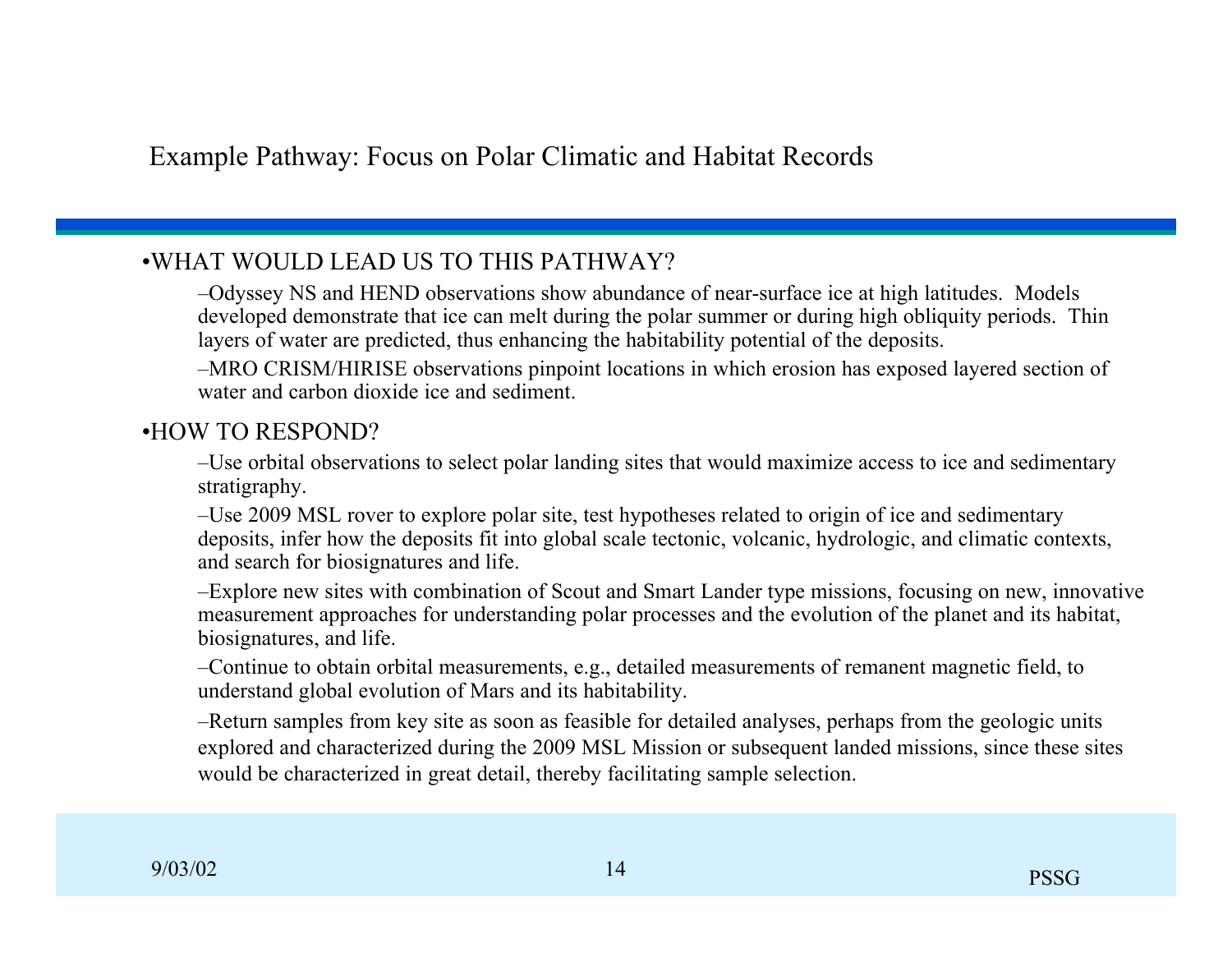### Example Pathway: Focus on Subsurface Exploration

#### •WHAT WOULD LEAD US TO THIS PATHWAY?

–Detection of anomalously warm surface temperatures by Odyssey THEMIS or evidence of liquid water or ice deposits at shallow depth by Mars Express MARSIS, MRO SHARAD, or Odyssey NS.

–Orbital and/or landed *in-situ* observations that demonstrate the need to access subsurface materials to get beneath a globally deep oxidation zone (requiring deeper access in the search for organics).

– Orbital and/or landed *in-situ* observations that demonstrate significant aqueous alteration associated with hydrothermal and groundwater circulation systems. Surface access limited.

#### •HOW TO RESPOND?

–Use 2009 MSL to drill into the shallow subsurface and analyze cored material to determine composition, mineralogy, presence of biosignatures, and perhaps life detection. Would provide important ground truth for orbital investigations and could assist in understanding the geologic, hydrologic, and climatic history of Mars.

–Further subsurface characterization by orbiter and surface-based geophysical investigations, e.g., orbital 3-D radar interferometery, ground-based geophysical networks, rovers equipped with GPR, active and passive low frequency EM experiments, and active and passive seismic experiments.

–Targeted drilling investigations (at multiple locations and to greater depths than achieved by 2009 MSL). Sites suggestive of past or present near-surface water investigated using a combination of Scout and MSL type missions. Down-hole investigations would include heat flow, resistivity logging, other types of geophysical measurements, and detailed *in-situ* core analyses including the search for biosignatures and life.

–Return surface and subsurface samples from key site as soon as feasible for detailed analyses, perhaps from the geologic units explored and characterized during the 2009 MSL Mission or subsequent landed missions, since these sites would be characterized in great detail, thereby facilitating sample selection.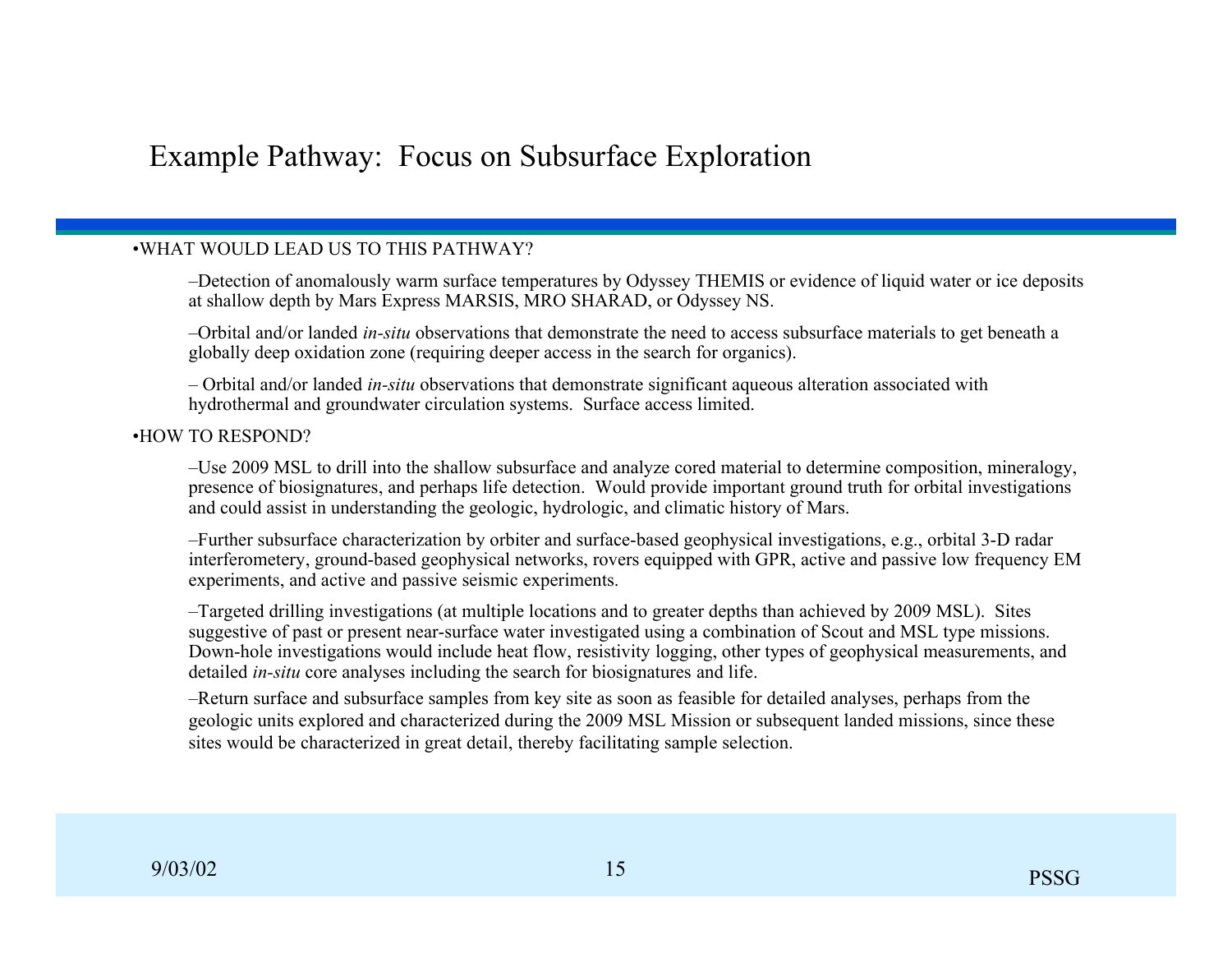### Example Pathway: Focus on Ancient Geologic and Habitat Records

#### • WHAT WOULD LEAD US TO THIS PATHWAY?

- MGS/Odyssey/MRO observations and results from Mars Exploration Rovers and Beagle 2 indicate with confidence that there are layered sedimentary deposits of lacustrine or marine origin and/or locations where hydrothermal alteration deposits are well preserved. These are deemed to be likely candidates for preservation of evidence related to habitability, including "CHNOPS" bearing compounds, and become high priority targets for searching for evidence for prebiotic compounds, biosignatures, and life.
- HOW TO RESPOND?
	- Use 2009 MSL rover to explore key site, test hypotheses related to origin of deposits, infer how the deposits fit into global scale tectonic, volcanic, hydrologic, climatic and habitat contexts, search for biosignatures.
	- Explore new sites of high scientific potential with combination of Scout and Smart Lander type missions, focusing on new, innovative measurement approaches for understanding the evolution of the planet, habitats, biosignatures, and life.
	- Continue to obtain orbital measurements, e.g., detailed measurements of remanent magnetic field, to understand global evolution of Mars and its habitability.
	- Return samples as soon as feasible from key site for detailed analyses, perhaps from the geologic units explored and characterized during the 2009 MSL Mission or subsequent landed missions, since these sites would be characterized in great detail, thereby facilitating sample selection.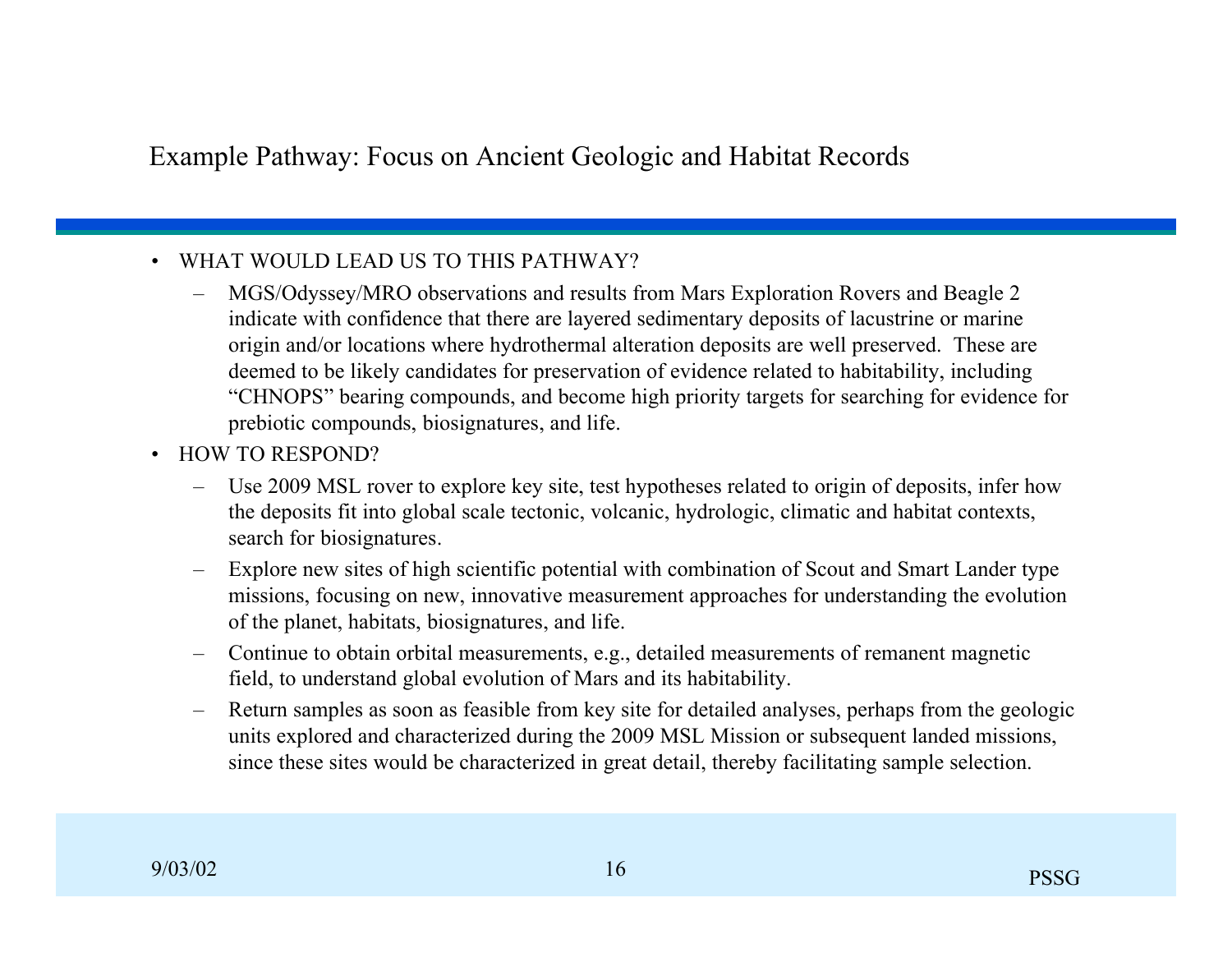## Program Implications-1

- Science missions needed to pursue discovery-driven pathways depend critically on technology developments.
	- Safe and precise landings with global access and long duration surface operations.
	- Access to and preparation of key samples, both surface and subsurface.
	- *In-situ* instrumentation that provides precise, accurate measurements.
- Investment in technology must be integral element of the program.
	- Early identification and funding of technology is essential (5 10 yrs is required in some cases from concept to flight).
	- Benefit of pathway planning is the identification of required and enabling technologies.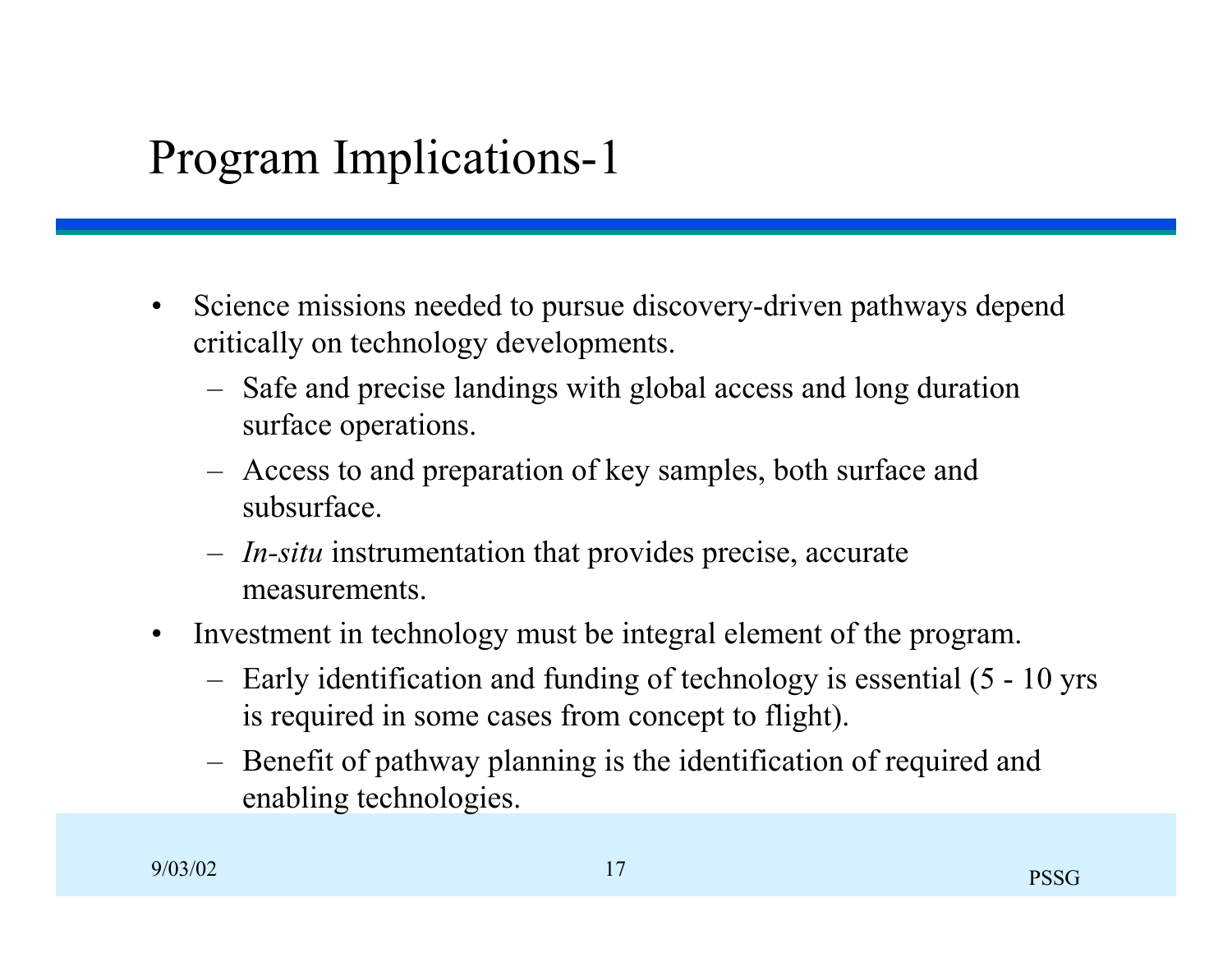## Program Implications-2

- Technology investments across different pathways have some elements in common
	- Controlled entry, lightweight components, precision landing, and long-lived assets benefit all surface missions.
	- Development of *in-situ* instrumentation and associated sample handling and preparation systems required to analyze rock/soil/ice texture, composition, mineralogy, organic compounds, biosignatures, and life detection critical for all surface missions.
	- Development of affordable planetary protection capabilities to minimize forward contamination critical for collecting, and analyzing samples.
- Some technologies are unique to Sample Return Missions
	- Efficient propulsive ascent from the surface of Mars
	- Rendezvous in Mars orbit between ascent elements and Earth return vehicles
	- Safe, assured containment return of samples to the surface of Earth
	- Returned sample handling technologies once samples received after landing
	- Additionally, many of other technologies discussed herein are beneficial or critical to Sample Return missions